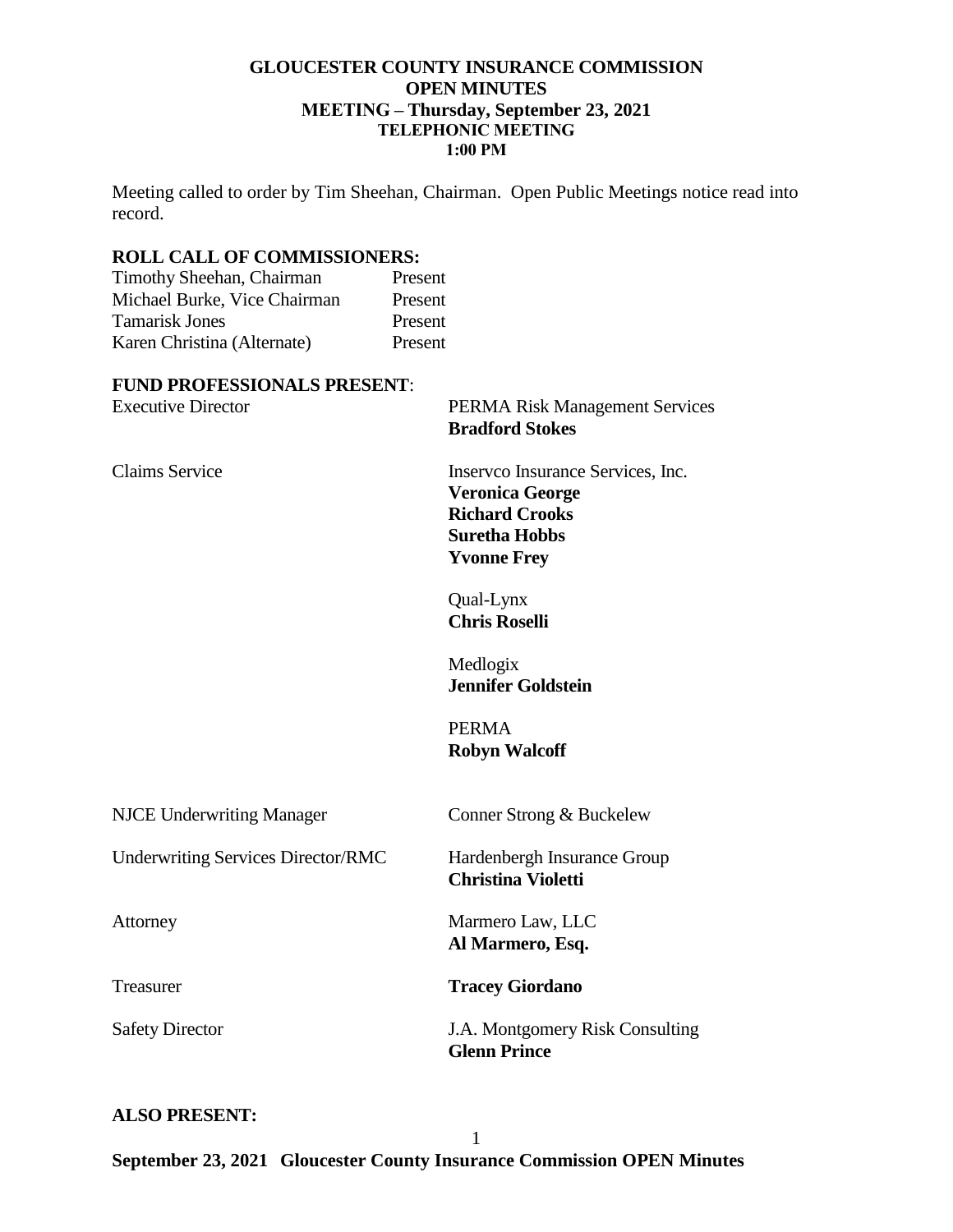Scott Burns, Esq. Gloucester County Prudence Higbee, Esq. Capehart Scatchard Susan Morris, Conner Strong & Buckelew Rachel Chwastek, PERMA Risk Management Services Brandon Tracy, PERMA Risk Management Services Cathy Dodd, PERMA Risk Management Services

**APPROVAL OF MINUTES**: Open and Closed Minutes of June 24, 2021

# **MOTION TO APPROVE THE OPEN AND CLOSED MINUTES OF JUNE 24, 2021**

| Motion: | <b>Commissioner Burke</b> |
|---------|---------------------------|
| Second: | <b>Commissioner Jones</b> |
| Vote:   | <b>Unanimous</b>          |

**CORRESPONDENCE: None**

.

**SAFETTY & ACCIDENT REVIEW COMMITTEE REPORT:** Ms. Violetti reported the Safety and Accident Review Committee met on September 1, 2021. Ms. Violetti advised they discussed the importance of completing the applicable forms and sending to Medlogix in a timely manner. Ms. Violetti said there was a reminder to all members that the CDL Clearinghouse needed to be completed by the end of the year. Ms. Violetti noted there were a few other items, which she would discuss during her report.

**CLAIMS COMMITTEE:** Chairman Sheehan reported the Claims Committee met and reviewed the PARS/SARS that would be presented today during closed session.

Chairman Sheehan said we had the pleasure of Brad Stokes attending the meeting today and he would provide the Executive Director's report.

**EXECUTIVE DIRECTOR REPORT**: Executive Director advised his report was included in the agenda and there were several action items.

**2020 AUDIT REPORT:** Executive Director advised the Auditor's Report as of December 31, 2020 was sent under separate cover to the Fund Commissioners. Executive Director reported Mr. Skalkowski and Mr. Miles of Bowman & Company, LLP previously reviewed the 2020 Audit with the Mr. Hrubash, Chairman Sheehan and the Commission Treasurer. Executive Director said we were seeking approval of the 2020 Audit from the Commissioners at the meeting. Executive Director referred to a copy of Resolution 47-21, Certification of Annual Audit Report for Period ending December 31, 2020 along with the Group Affidavit Form, which was included in the agenda.

# **MOTION TO APPROVE RESOLUTION 47-21 CERTIFICATION OF ANNUAL AUDIT REPORT FOR PERIOD ENDING DECEMBER 31, 2020**

| Motion:    | <b>Commissioner Burke</b> |
|------------|---------------------------|
| Second:    | Commissioner Jones        |
| Roll Vote: | <b>Unanimous</b>          |

2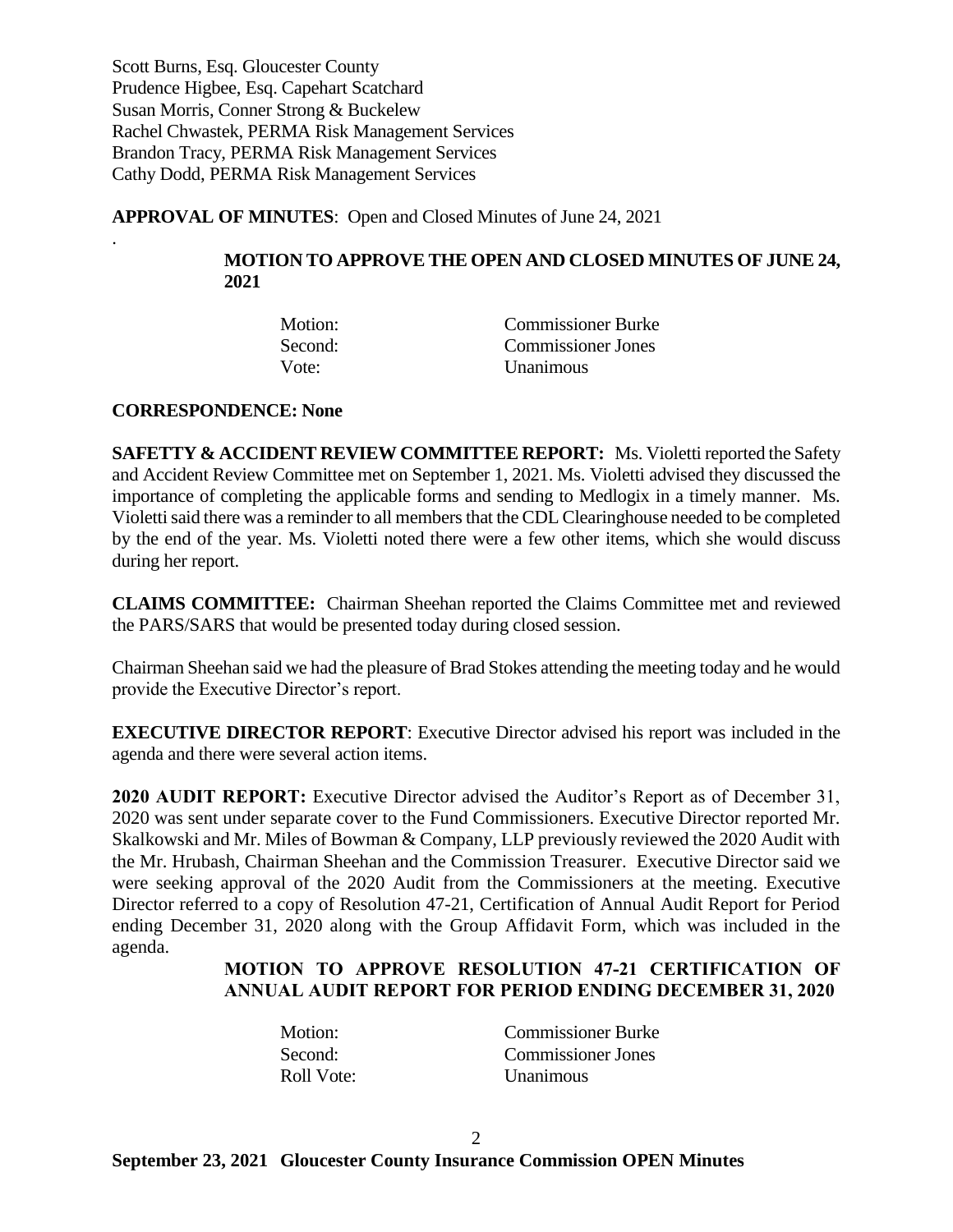**REVISED PLAN OF RISK MANAGEMENT:** Executive Director reported after a discussion with the Chair, PERMA Claims Team and the Risk Manager Consultant he was recommending an increase to the TPA's authority on workers' compensation claims from \$15,000 to \$25,000. Executive Director advised if the Commissioners agreed to the change, the Plan of Risk Management required an amendment. Executive Director referred to a copy of Resolution 48-21, Revised Plan of Risk Management, which was included in the agenda. Executive Director noted the change was highlighted in yellow on the last page of the Plan. Chairman Sheehan advised he was in agreement with the recommendation. Executive Director said the Claims Charter also required a revision, which would be discussed during the Risk Manager's report. Ms. George thanked the Commissioners for the increase in authority.

# **MOTION TO APPROVE RESOLUTION 47-21 CERTIFICATION OF ANNUAL AUDIT REPORT FOR PERIOD ENDING DECEMBER 31, 2020**

| Motion:    | Commissioner Jones        |
|------------|---------------------------|
| Second:    | <b>Commissioner Burke</b> |
| Roll Vote: | <b>Unanimous</b>          |

**PROPOSED AMENDMENT TO THE COMMISSION'S RULES AND REGULATIONS**: Executive Director report last year Governor Murphy signed S855 into law which required the title of "chosen freeholder" to be changed to "county commissioners" and all "board of chosen freeholders" to be known as "board of county commissioners" effective January 1, 2021. Executive Director advised after reviewing the Commission records we found the only document that needed a revision was the Rules & Regulations. Executive Director referred to a copy of a "red-lined" version of the Rules and Regulations showing the proposed revisions, which was included in the agenda. Executive Director stated a Public Hearing and adoption of the Rules & Regulations would be scheduled for the October 28 Commission Meeting. Executive Director noted the Commission Attorney reviewed the revisions.

> **MOTION TO APPROVE THE FIRST READING OF AN AMENDMENT TO THE COMMISSION'S RULES & REGULATIONS AND SCHEDULE A PUBLIC HEARING AND ADOPTION AT THE OCTOBER 28, 2021 MEETING**

| Motion:    | <b>Commissioner Burke</b> |
|------------|---------------------------|
| Second:    | <b>Commissioner Jones</b> |
| Roll Vote: | <b>Unanimous</b>          |

**NJ COUNTIES EXCESS JOINT INSURANCE FUND:** Executive Director reported the NJCE met on June 24, 2021 and a written summary report of the meeting was included in the agenda. Executive Director said the NJCE met earlier in the morning and the 2020 audit was approved. Executive Director said the Ocean County Utilities Authority was joining the Ocean County Fund Insurance Commission. Executive Director noted the NJCE was scheduled to meet again on October 28, 2021 at 9:30 AM via Zoom Audio/Video.

**NJCE CYBER TASK FORCE:** Executive Director reported the task force met on July 19, 2021 to discuss cyber-related issues and develop a cyber-risk management framework for members to utilize. Executive Director referred to a copy of a memorandum included in the agenda prepared by the Task Force in preparation of Cyber Security Awareness month. Executive Director noted

3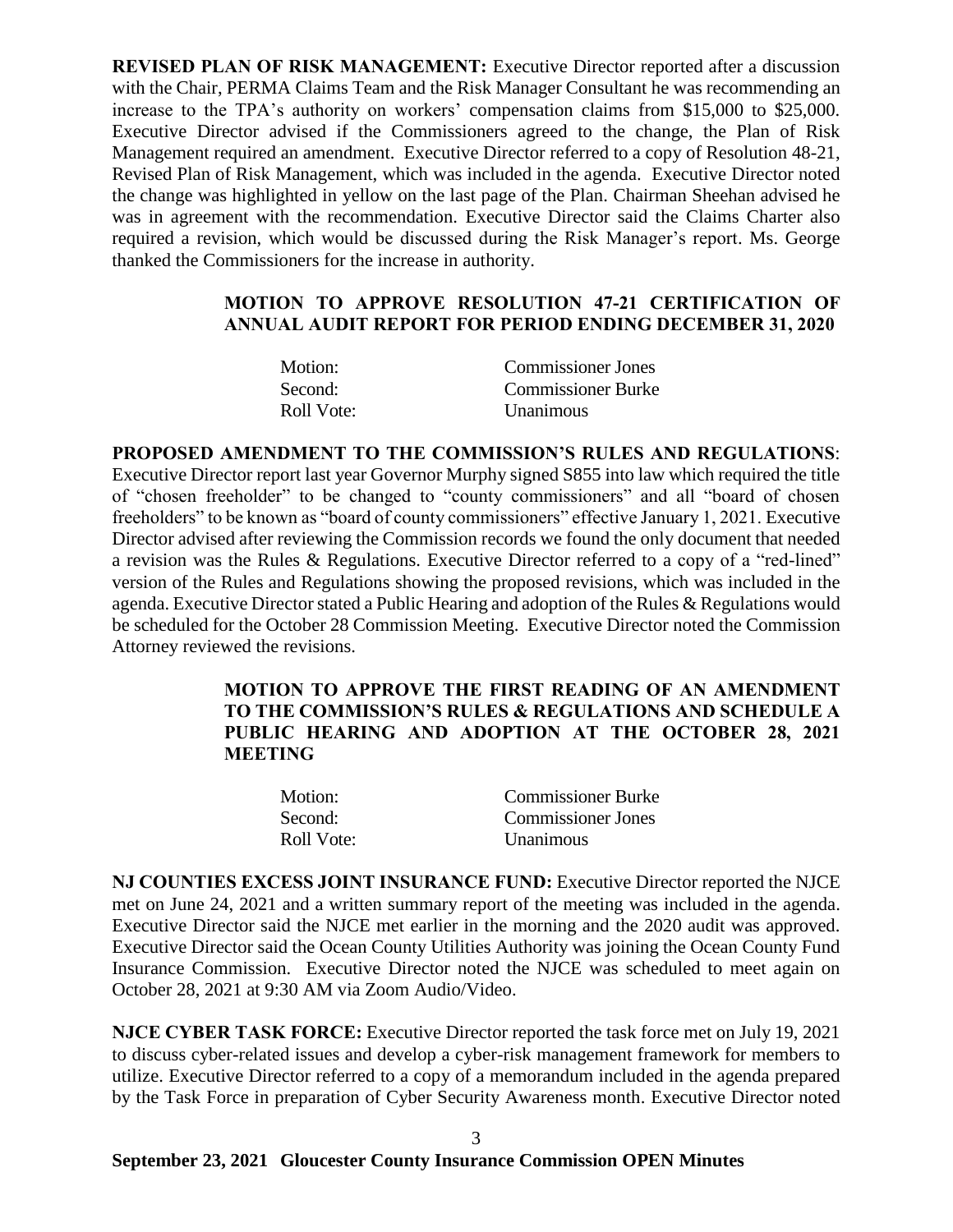this year's overall theme was "Do your Part. #BeCyberSmart". Also included in the agenda was a news alert from the NJCE Cyber Task Force.

**NJCE V COMMERCIAL MARKET WEBINAR:** Executive Director advised PERMA Risk Management Services, Conner Strong & Buckelew and J.A. Montgomery presented a webinar to discuss the current state of the commercial market and the benefits of an insurance commission and joint insurance fund membership versus the commercial market. Executive Director said the webinar was held on Friday, July 23, 2021 at 12:30 PM and the presentation was posted on the NJCE website, (njce.org) under the Resource Tab.

**CERTIFICATE OF INSURANCE REPORTS:** Executive Director referred to copies of the Certificate of Insurance reports from the NJCE listing the certificates issued for the months of June, July and August. Executive Director advised there were (7) seven certificates of insurances issued during June, (10) ten in July and (4) four during the month of August. Executive Director asked if there were any questions on the report.

GCIC PROPERTY AND CASUALTY FINANCIAL FAST TRACK: Executive Director advised the June Property & Casualty Financial Fast Track was included in the agenda. Executive Director reported the Commission had a surplus of \$2,784,748 as of June 30, 2021. Executive Director advised that \$2,187,895 line 10 of the report "Investment in Joint Venture was the GCIC's share of the NJCE equity. Executive Director noted the cash amount was \$5,110,290.

**NJCE PROPERTY AND CASUALTY FINANCIAL FAST TRACK:** Executive Director reported the agenda included the June Financial Fast Track for the NJCE. As of June 30, 2021 the NJCE had a surplus of \$14,849,217. Executive Director advised line 7 of the report "Dividend" represented the dividend figure released by the NJCE of \$5,107,551. Executive Director noted the cash amount was \$24,670,162.

**HEALTH BENEFITS FINANCIAL FAST TRACK**: Executive Director reported the agenda included the June Health Benefits Financial Fast Track. As of June 30, 2021 there was a surplus of \$264,248. Executive Director noted the cash amount was \$365,118. Executive Director asked if anyone had any questions on the Financial Fast Tracks.

**CLAIMS TRACKING REPORTS:** Executive Director advised the Claim Tracking reports as of June 30, 2021 were included in the agenda.

**2021 PROPERTY & CASUALTY ASSESSMENTS:** Executive Director reported the third and final assessment payment for 2021 was due on October 15, 2021. Executive Director said the Statement of Accounts were e-mailed on September 8, 2021 to the member entities. Executive Director noted payments should be made to the Gloucester County Insurance Commission and sent to the County of Gloucester, c/o Tracey Giordano, Treasurer, PO Box 337, Woodbury, NJ.

**NJCE MEMBERSHIP:** Executive Director reported Gloucester County's 3 year membership in the NJCE expired on December 31, 2021 and the County submitted their membership agreement to renew.

**ENTITY MEMBERSHIP IN THE INSURANCE COMMISSION:** Executive Director reported the three-year membership for the members of the Gloucester County Insurance Commission also expired at the end of the year. Executive Director advised the Fund Office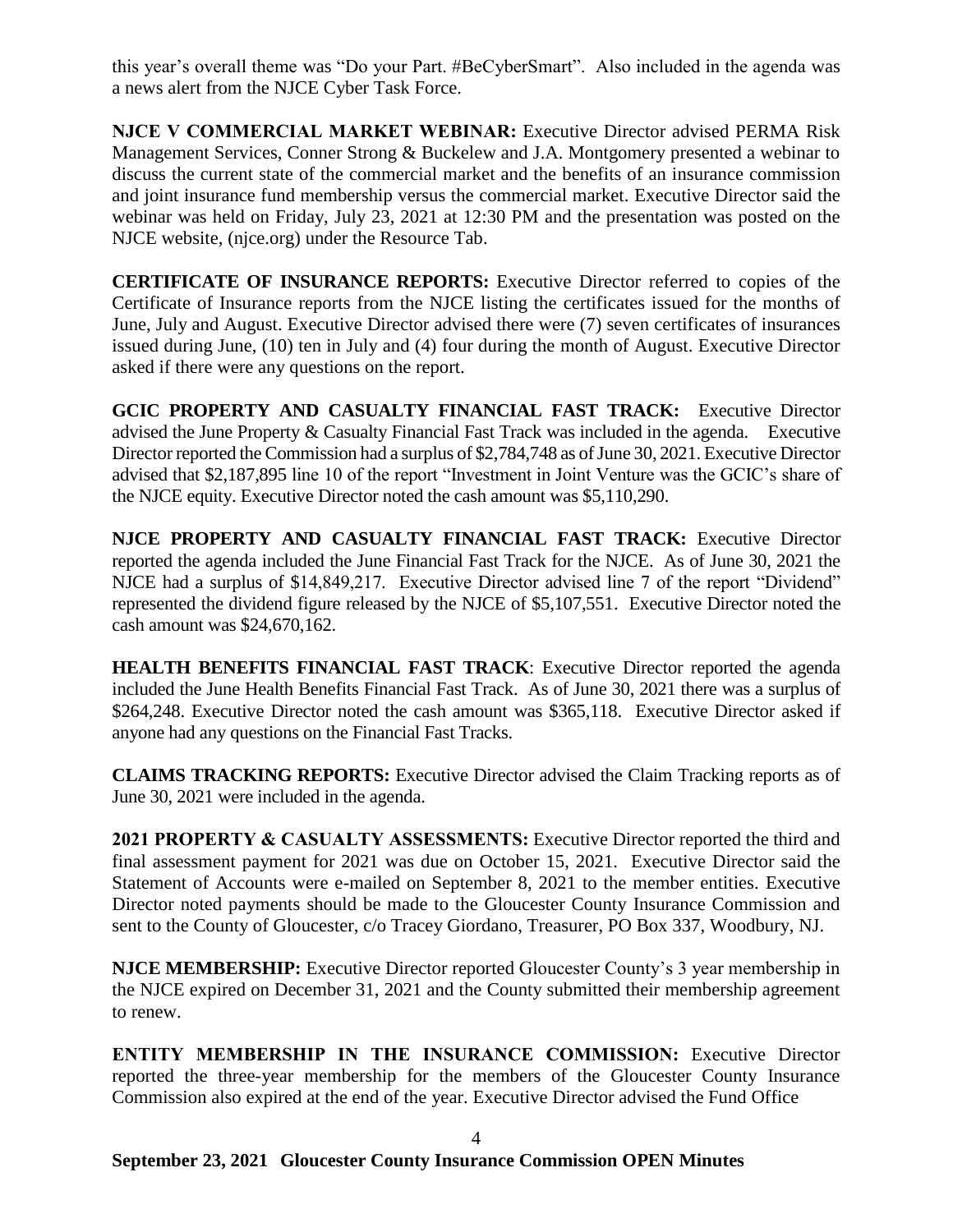e-mailed the applicable Indemnity and Trust Agreement to the Commission Risk Manager's office for the member entities execution. Executive Director noted as in the past, each member entity would need to pass a resolution authorizing its participation in the Gloucester County Insurance Commission.

**2022 RENEWAL – UNDERWRITING DATA COLLECTION:** Executive Director reported the 2022 renewal process began in mid-July with a deadline to complete by September 17. Executive Director thanked everyone involved in the renewal process and a special thanks to Ms. Violetti for submitting all of the information in a timely fashion.

**10TH ANNUAL BEST PRACTICES WORKSHOP – NOVEMBER 3, 2021 VIRTUAL EDITION:** Executive Director reported this year's Best Practices Workshop would take place virtually via an interactive webinar on November 3, 2021. Executive Director advised the length of workshop was scheduled for 2.5 to 3 hours and asked Ms. Walcoff to provide a brief overview of the workshop. Ms. Walcoff reported that Mr. Earle of J.A. Montgomery would conduct an Implicit Bias training during the workshop. Ms. Walcoff noted that the entire PERMA and CSB staff attended the training and it was a very interesting and informative session. Ms. Walcoff advised that the Implicit Bias training session would provide CE credits. Ms. Walcoff also reported that the workshop would include an overview of the current state of COVID and the law as it pertains to changes within the last year that have affected public safety workers and essential workers. Ms. Walcoff added that the workshop would also cover COVID vaccine mandates, OPRA requests, and an overview of renewals. .

**2021 NJLM ANNUAL CONFERENCE**: Executive Director reported at the last meeting the 106th Annual New Jersey State League of Municipalities Conference was scheduled for November 16 through November 18 at the Atlantic City Convention Center in Atlantic City. Executive Director said the MELJIF held its annual elected officials seminar on November 18. Executive Director advised this year's program would be "Local Government Risk Management". Executive Director encouraged all of our Commissioners to attend.

# . Executive Director's Report Made Part of Minutes.

**EMPLOYEE BENEFITS:** Ms. Morris advised her report was included in the Appendix IV section of the agenda and reviewed the August report with the Commission and the year to date total issues were 95 and noted the largest was enrollment issues..

**TREASURER REPORT:** Chairman Sheehan advised the agenda included the July Bill List, Resolution 49-21, the July Benefit Bill List, Resolution 50-21, August Bill List, Resolution 51-21, August Benefit Bill List, Resolution 52-21 the September List, Resolution 53-21, September Benefit Bill List, Resolution 54-21 and requested a motion to approve.

> **MOTION TO APPROVE RESOLUTION 49-21, JULY BILL LIST, RESOLUTION 50-21, JULY BENEFIT BILL LIST, RESOLUTION 51-21 AUGUST BILL LIST, RESOLUTION 52-21, AUGUST BENEFIT BILL LIST, RESOLUTION 53-21, SEPTEMBER BILL LIST AND RESOLUTION 54-21, SEPTEMBER BENEFIT BILL LIST**

Motion: Commissioner Burke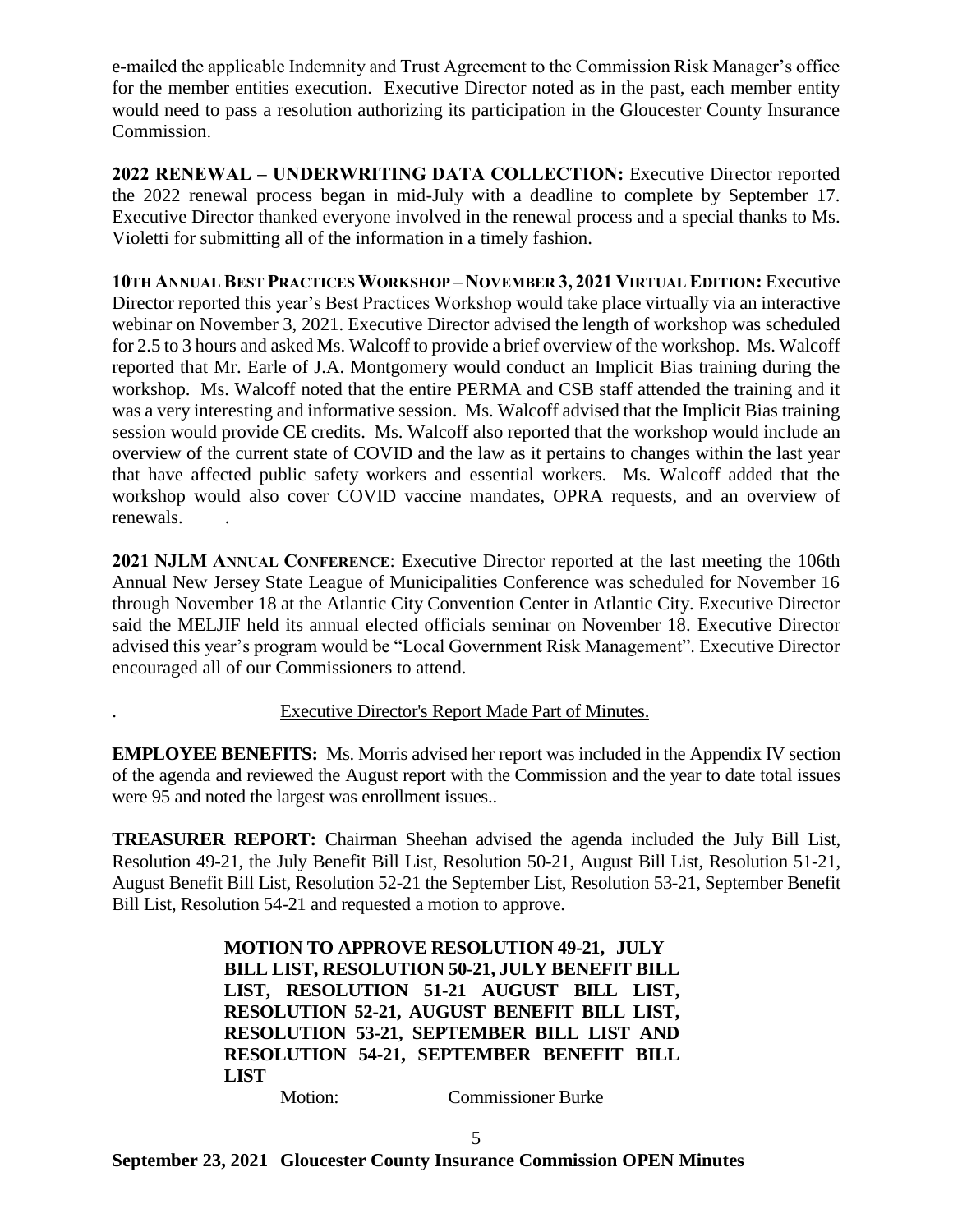| Second:        | <b>Commissioner Jones</b> |
|----------------|---------------------------|
| Roll Call Vote | Unanimous                 |

Chairman Sheehan pointed out the monthly Treasurer's reports were included in the agenda. Chairman Sheehan asked if anyone had any questions on the reports.

**CLAIMS ADMINISTRATOR:** Chairman Sheehan presented Resolution 55-21 Inservco Liability Check Register for the period of 6/1/21 to 6/30/21, 7/1/21 to 7/31/21 and 8/1/21 to 8/31/21.

### **MOTION TO APPROVE RESOLUTION 55-21 LIABILITY CHECK REGISTER FOR THE PERIOD OF 6/1/21 TO 6/30/21, 7/1/21 TO 7/31/21 AND 8/1/21 TO 8/31/21**

| Motion:         | <b>Commissioner Burke</b> |
|-----------------|---------------------------|
| Second:         | Commissioner Jones        |
| Roll Call Vote: | <b>Unanimous</b>          |

**MANAGED CARE PROVIDER:** Ms. Goldstein reviewed the Client Bill Review Summary Report for the months of June, July and August as noted below:

| <b>Month</b> | Number of    | Total Provider | <b>Total Allowed</b> |           | Total             |                | Percent of Net | <b>PPO</b>  |
|--------------|--------------|----------------|----------------------|-----------|-------------------|----------------|----------------|-------------|
|              | <b>Bills</b> | <b>Charges</b> |                      |           | <b>Reductions</b> | Net Reductions | <b>Savings</b> | Penetration |
| June         | 33           | 16.820.18      |                      | 7.859.34  | 8.960.84          | 7.706.52       | 46%            | 96%         |
| July         | 56           | 194.067.88     |                      | 86.850.33 | \$107.237.85      | 95.328.83      | 49%            | 69%         |
| Augut        | 64           | 160.404.92     |                      | 38,582.37 | \$121,822.55      | 107,952.79     | 67%            | 94%         |

Ms. Goldstein reminded everyone if there was any information missing from the first report of injury there should be a follow up to obtain that information. Chairman Sheehan advised he would send an e-mail to the departments as a reminder also.

#### **NJCE SAFETY DIRECTOR:**

 **REPORT:** Mr. Prince advised the Safety Director's report was included in the agenda and referred to the Risk Control Activities for June through September. Mr. Prince reported a list of all of the training webinars were included in the agenda through the end of November. Mr. Prince said they were receiving requests for instructor led training programs as well as the webinars that they converted to during the COVID pandemic and that option was always available. Mr. Prince advised he was able to provide Flagger Workzone training on August 2 and August 3. Mr. Prince said they were going to follow up with Safety Chain Saw Training in person on October 15 and October 22. Mr. Prince advised the Learning Management Systems was operational and if any new administrators needed training to reach out to his office. Mr. Prince said submissions for the Munich RE Grant were submitted and he was waiting for a response and then he would schedule a meeting with the committee to discuss the disbursements. Mr. Prince concluded his report unless there were any questions.

#### **RISK MANAGEMENT/UNDERWRITING SERVICES DIRECTOR:**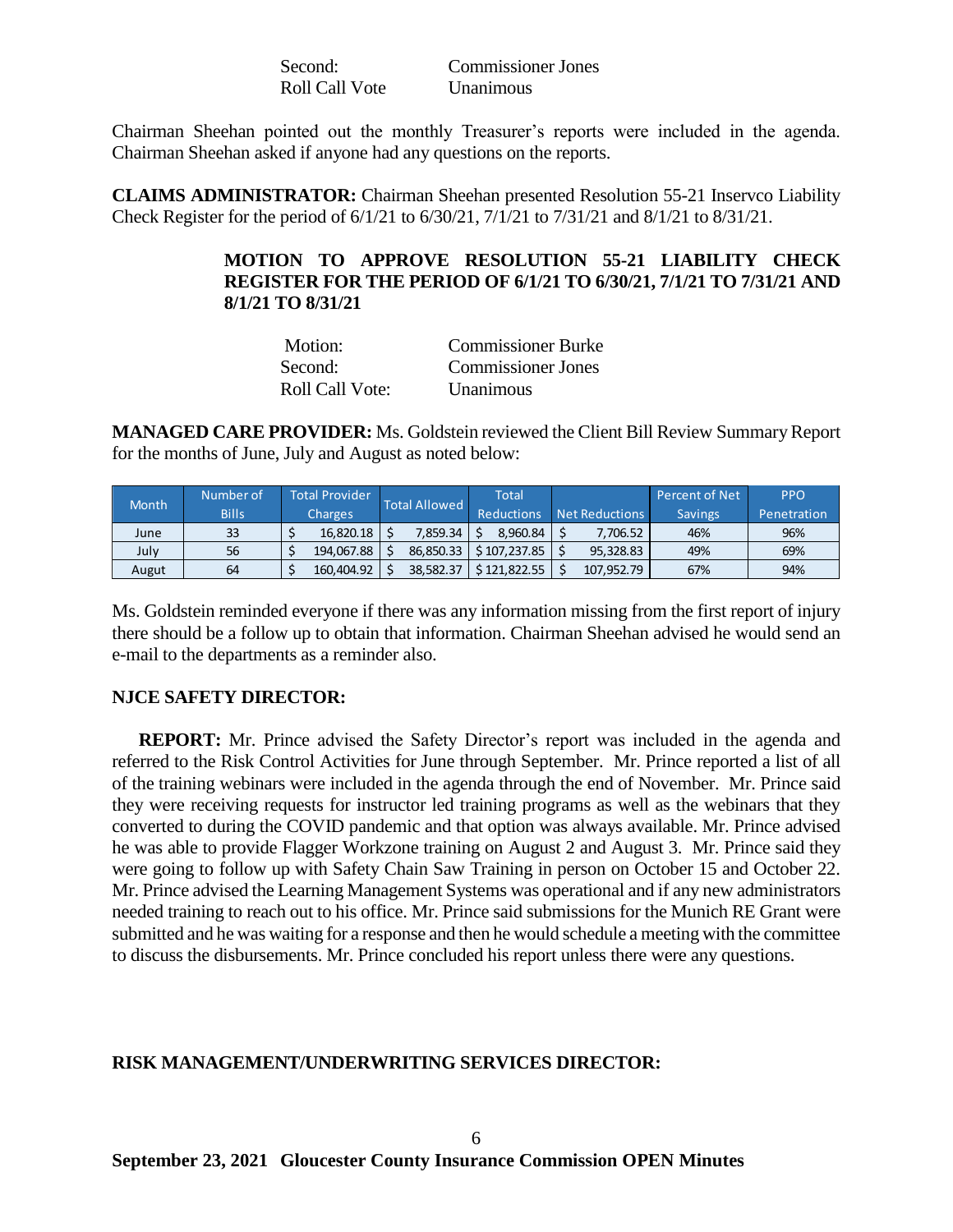**REPORT:** Ms. Violetti advised a copy of their report was included in the agenda. Ms. Violetti reported a copy of the approved Safety and Accident Review Committee Meeting minutes were included in the agenda. Ms. Violetti said most of the members' renewal information was submitted and anticipated a completion date of 9-24-21.

Ms. Violetti referred to a copy of a revised 2021 Claims Charter included in the agenda. Ms. Violetti said she was recommending a revision to the charter to reflect the increase in workers' compensation authorization from \$15,000 to \$25,000. Ms. Violetti noted the Committee Representative was changed from Ralph Bingham to Anne Wodnick.

# **MOTION TO ADOPT THE REVISED 2021 CLAIMS CHARTER WITH THE ABOVE UPDATES**

| Motion:    | <b>Commissioner Burke</b> |
|------------|---------------------------|
| Second:    | <b>Commissioner Jones</b> |
| Roll Vote: | <b>Unanimous</b>          |

Ms. Violetti said they were looking forward to 2021 Safety Kickoff Meeting. Ms. Violetti advised she was scheduling a Planning Meeting for next week and more details would follow at the October meeting.

Ms. Violetti reported there were two Munich RE Safety Grant submissions provided to J.A Montgomery. Ms. Violetti advised one submission came for the County Sheriff's Department for the Watch Guard In-Car Video System with an estimated cost of \$31,355. The second submission came from the County Emergency Medical Services Department for a Lytx Video System for a cost of \$32,130.

Ms. Violetti said the below coverages for members could not be placed through the GCIC/NJCELJIF as noted below. Ms. Violetti requested a motion to renew the listed policies.

| <b>Member</b> | <b>Coverage</b>                 | <b>Carrier</b> | <b>Exp. Date</b>   <b>Expiring</b> | <b>Premium</b> | <b>Renewal</b><br>Premium |
|---------------|---------------------------------|----------------|------------------------------------|----------------|---------------------------|
| County        | County<br><b>Treasurer Bond</b> | CNA            | 10/1/2021                          | \$2,200.62     | \$2,200.62                |

# **MOTION TO AUTHORIZE THE UNDERWRITING SERVICES DIRECTOR TO RENEW THE ABOVE POLICY**

| Motion:    | <b>Commissioner Burke</b> |
|------------|---------------------------|
| Second:    | Commissioner Jones        |
| Roll Vote: | <i>Unanimous</i>          |

Ms. Violetti reported the below renewals were in the process. Ms. Violetti requested authority to renew the policies contingent upon the premium not increasing more than 10% and no significant reduction in the terms and conditions. Ms. Violetti said if there was she would seek direction from the member and then advise the Commissioners accordingly.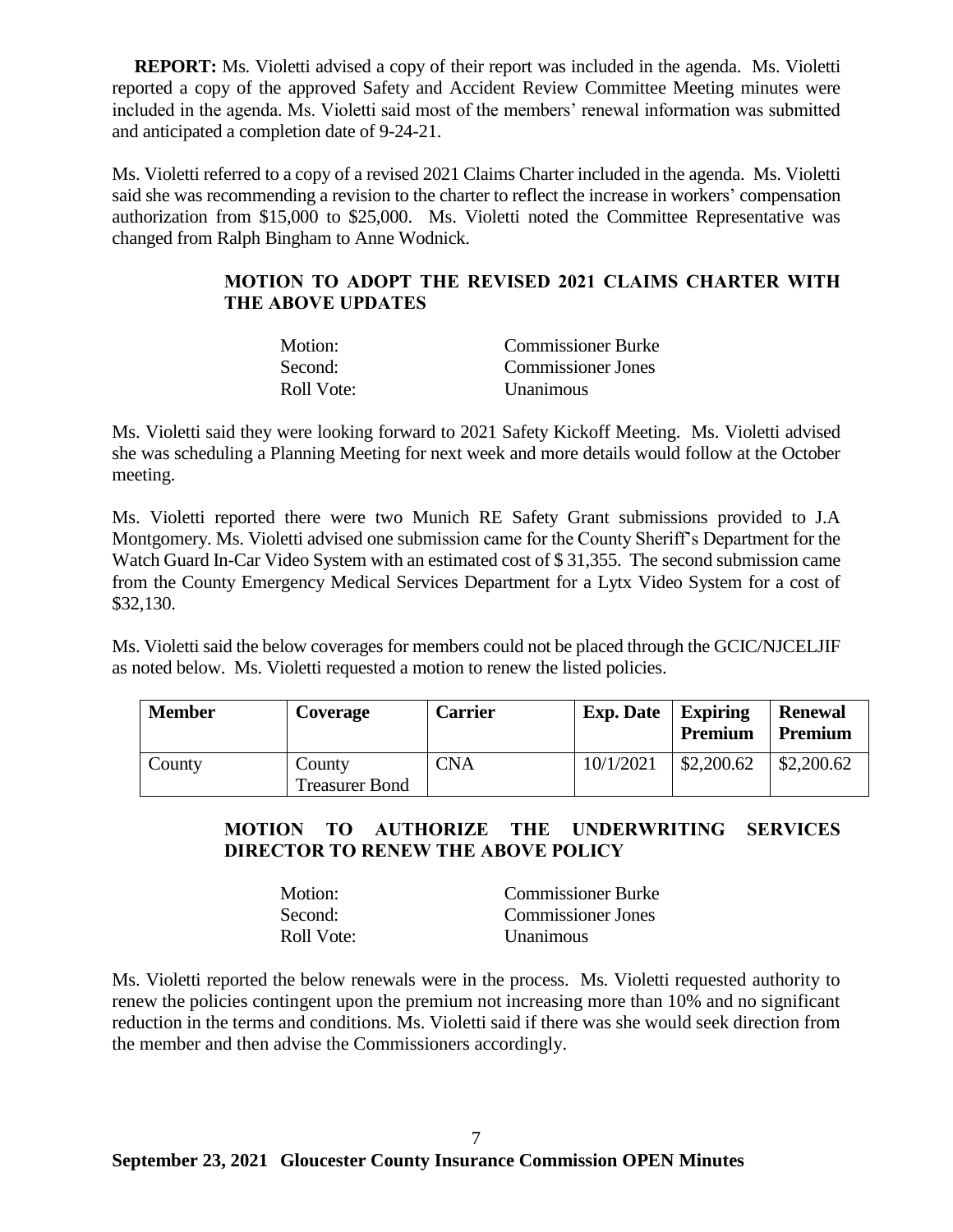| <b>Member</b> | Coverage  | <b>Carrier</b> | Exp.<br><b>Date</b> | <b>Expiring</b><br>Premium |
|---------------|-----------|----------------|---------------------|----------------------------|
| County        | Antique   | Travelers'     | 10/7/2021           | \$4,237.50                 |
|               | Inland    | Insurance      |                     |                            |
|               | Marine    | Company        |                     |                            |
| Improvement   | Volunteer | <b>OBE</b>     | 10/9/2021           | \$350                      |
| Authority     | Accident  |                |                     |                            |

# **MOTION TO AUTHORIZE THE UNDERWRITING SERVICES DIRECTOR TO RENEW THE ABOVE POLICY CONTINGENT UPON THE RENEWAL PREMIUM NOT INCREASING MORE THAN 10% AND NO SIGNIFICANT REDUCTION IN THE TERMS AND CONDITIONS**

| Motion:         | <b>Commissioner Burke</b> |
|-----------------|---------------------------|
| Second:         | Commissioner Jones        |
| Roll Call Vote: | <b>Unanimous</b>          |

Ms. Violetti reported the following renewals were in process and had been finalized. Ms. Violetti noted this was informational and no action was needed.

| <b>Member</b>    | Coverage                | <b>Carrier</b>            | <b>Exp. Date</b> | <b>Expiring</b><br>Premium |
|------------------|-------------------------|---------------------------|------------------|----------------------------|
| Rowan College of | <b>Base Sports</b>      | <b>United States</b>      | 8/1/2021         | \$56,700                   |
| South Jersey     | <b>Accident Policy</b>  | Fire Insurance<br>Company |                  |                            |
| Rowan College of | Catastrophic            | Liberty Mutual            | 8/1/2021         | \$12,168                   |
| South Jersey     | <b>Sports Accident</b>  | Insurance                 |                  |                            |
|                  | Policy                  | Company                   |                  |                            |
| County           | 911 Teachers            | Landmark                  | 8/13/2021        | \$12,600.00                |
|                  | Professional            | American                  |                  |                            |
|                  | <b>Liability Policy</b> | Insurance                 |                  |                            |
|                  |                         | Company                   |                  |                            |
| Improvement      | <b>Student Accident</b> | <b>QBE</b> Insurance      | 9/7/2021         | \$415.00                   |
| Authority        | Policy                  | Corporation               |                  |                            |
| Improvement      | Child                   | Philadelphia              | 9/12/2020        | \$11,088.17                |
| Authority        | Development             | Insurance                 |                  |                            |
|                  | <b>Center Package</b>   | Company <sup>1</sup>      |                  |                            |
|                  | and Umbrella            |                           |                  |                            |
|                  | Policies                |                           |                  |                            |

Ms. Violetti asked if anyone had any questions and concluded her report. Chairman Sheehan thanked Ms. Violetti for all her had work with renewal.

**ATTORNEY:** Mr. Marmero advised he did not have anything to report.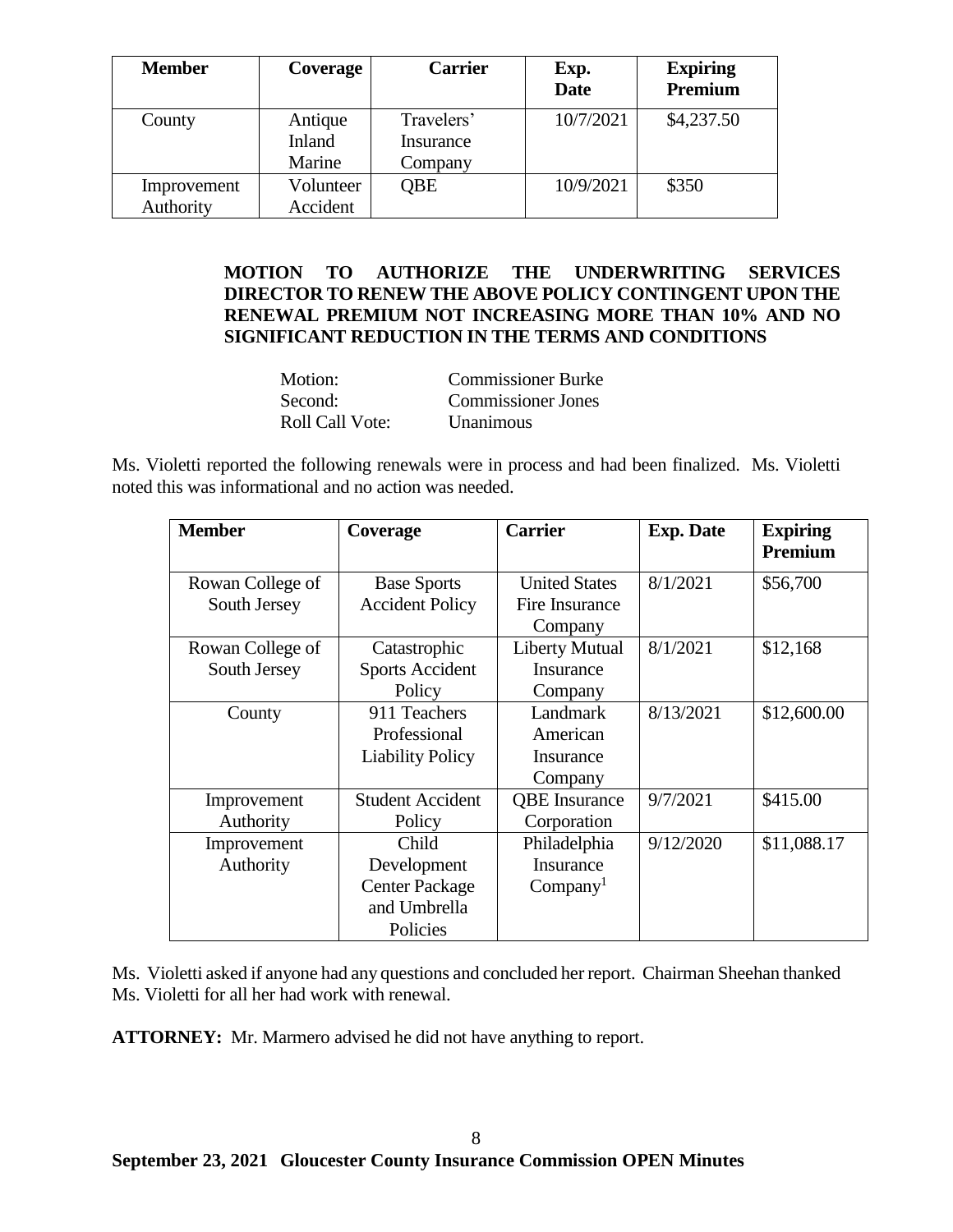#### **NEW BUSINESS**: None

#### **PUBLIC COMMENT:**

#### **MOTION TO OPEN MEETING TO THE PUBLIC**

| Moved:  | <b>Commissioner Burke</b> |
|---------|---------------------------|
| Second: | Commissioner Jones        |
| Vote:   | Unanimous                 |

Hearing no members of the public wishing to speak Chairman Sheehan asked for a motion to close the public comment portion of the meeting.

#### **MOTION TO CLOSE THE MEETING TO THE PUBLIC**

| Moved:  | <b>Commissioner Burke</b> |
|---------|---------------------------|
| Second: | <b>Commissioner Jones</b> |
| Vote:   | <b>Unanimous</b>          |

**CLOSED SESSION**: Chairman Sheehan read and requested a motion to approve Resolution 56-21 authorizing a Closed Session to discuss PARS & SARS relating to pending or anticipated litigation as listed. Chairman Sheehan advised Closed Session would be held using a Zoom breakout room.

| Motion: | <b>Commissioner Burke</b> |
|---------|---------------------------|
| Second: | <b>Commissioner Jones</b> |
| Vote:   | <b>Unanimous</b>          |

#### **MOTION TO GO INTO CLOSED SESSION**

| Motion: | <b>Commissioner Burke</b> |
|---------|---------------------------|
| Second: | <b>Commissioner Jones</b> |
| Vote:   | <b>Unanimous</b>          |

#### **MOTION TO RETURN TO OPEN SESSION**

| Motion: | <b>Commissioner Burke</b> |
|---------|---------------------------|
| Second: | <b>Commissioner Jones</b> |
| Vote:   | <b>Unanimous</b>          |

Chairman Sheehan asked Mr. Marmero to present the motion approving the PARS.

### **MOTION TO AUTHORIZE AN INCREASE IN AUTHORITY FOR CLAIM #202245117 FROM \$10,000 TO \$29,000 AN INCREASE OF \$19,000**

## **MOTION TO AUTHORIZE AN INCREASE IN AUTHORITY FOR CLAIM #3530002801 FROM \$20,600.90 TO \$230,000 AN INCREASE OF \$209,399.10**

**September 23, 2021 Gloucester County Insurance Commission OPEN Minutes**